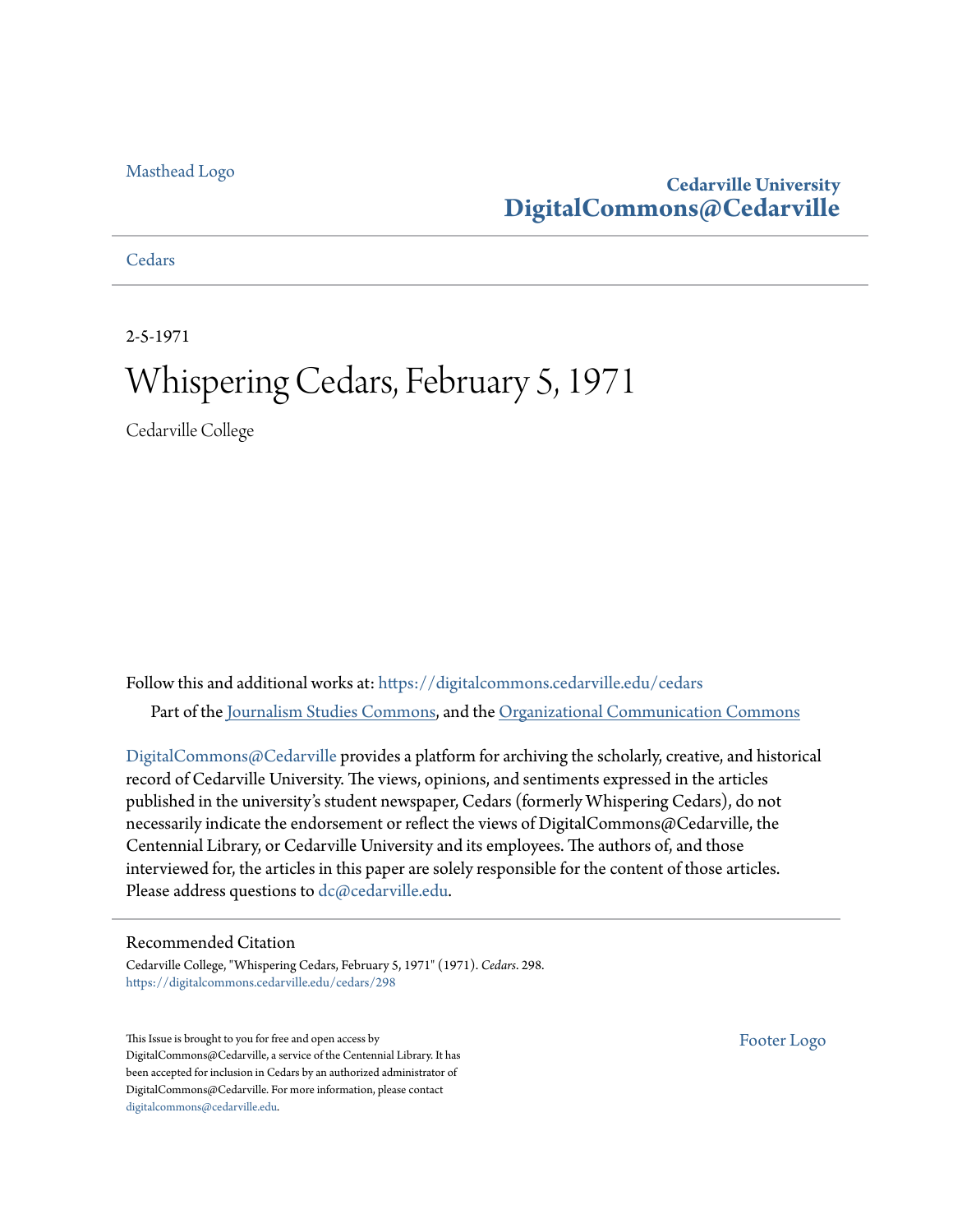Whispering Cedars C

Vol. 39, No. 7

### FWM Launches Conference

"F.W.M.? Those aren't Greek letters. Are you sure there is such a group on campus?" No doubt about it; Fellowship for World Missions is actually a very active group on the Cedarville College campus. However, the group and its activities are rarely in the limelight, and most peo <sup>p</sup>le don't know what is going on.

F.W.M. consists of a group of students who are interested in missions - interested enough to get up at 7:25 a.m. to pray for various missionaries and their needs. There are no dues, no membership requirements, and no discipline problems! People who come to F.W.M. do not have to be planning on going into fulltime missionary service. They do not have to be spiritual giants. They do have to care about missions and be disciplined enough to get up so early, though. New members are always welcome. (GSC 26)

The major emphasis of F.W.M., however, is the missionary conference in the spring. F.W.M. <sup>p</sup>lans this conference entirely on its own and *is* responsible for finances and every detail about the conference. This year's missionaries represent a wide variety of fields. The five speakers for the April conference are: Leigh Adams, Campus Bible Fellowship in New York; Joel Kettenring, missionary teacher to Jamaica; Miss Arlene Spurlock, Niger, West Africa; David Toro, Chile; and Larry Armstrong, Australia.

F.W.M. has held several activities this year, and more are in the planning. Approximately 40 students attended the annual fall retreat at Scioto Hills Camp this past October. The group also had a Christmas party at Dr. Riggs' home just before first quarter was over. The next major event coming up will be on Feb. 20. At this time several from the group will be traveling to Cleveland to visit Baptist Mid-Missions headquarters and the • Cleveiand Hebrew Mission. Being involved in F.W.M. is far from dull.

## Winter Retreat **Ready For You**

Each missionary speaker has been highly recommended, and the members of F.W.M. are excited about the conference. The theme is "To Make Christ Known." You can get involved through prayer for the conference, and through writing <sup>a</sup> chorus for the missionary conference. For more information, see the posters in the student center lobby.

Other cities they toured were the Galilee area where they took a boat trip on the Sea of Galilee, Capernaum, and Tiberias, a city<br>that existed when Jesus Christ

ic soldiers have taken a motto: was ministering here on earth, "Massada shall not agan." Dr. although He never visited it.<br>Jeremiah, impressed with the One of the last places the tour loyalty and patriotism of the group st

"F.W.M.? I get it now. Fellow-

ship for World Missions."

Student Activities is planning <sup>a</sup> winter retreat on Feb. 26-28 at Marmon Valley Farm in Bellefontaine.

This is an opportunity for an excellent weekend of fun and relaxation. Activities include a bonfire, pizza party, fireside chat and singspiration.

Tobogganing, sledding (horsedrawn sled), ice skating, and skiing at Valley Hi will make use of the winter weather. Horseback riding and other group interactions will be provided.

## Swordbearers To Tour East

Bring your bedding and lots of energy for a big weekend.

All of this will cost only \$10 per person . and you must pay when you register. Only the first 50 signups will be accepted, so don't be late.

"Come out of your shell and join in the winter fun."

Cedarville, Ohio



CEDARVILLE FANS fire-up· as action quickens in a home game against Marion. Be there for the next action!

## Dr. Jeremiah Tours Holy Lands

For two rainy days and eight clear days in January, 1971, Dr. James T. Jeremiah and his wife went on an exciting tour of the Holy Lands. Twenty-one people were in his tour group, including Dr. Robert G. Gromacki, Rev. and. Mrs. Harold Green, three Cedarville students, and many of Dr. Jeremiah's acquaintances.

After spending the first two days in Jerusalem, the group went, by bus, to Massada. There, they saw a palace that King Herod had built. This palace has an interesting history: It was at this palace that 900 Jews withstood the Roman legions for three years and then killed themselves to keep from going under Roman rule. From this event, the Israel-

ic soldiers have taken a motto: "Massada shall not again." Dr. Jeremiah, impressed with the loyalty and patriotism of the Israelics, listened to a government leader who said that Is- rael would be willing to give up the desert and Golden Heights, but the enemy would have to fight for Jerusalem.

From Massada the tour group traveled to Magado, Kumaran, and Jericho. At Jericho, they ate oranges right off the tree and saw a factory that packed oranges, probably for export as Israel is a leading country in exporting oranges.

 people. They have dried up the swamps, planted thousands of trees, and recovered the wasteland. Abounding in oranges, Israel also produces three tomato crops a year. This restoration of Israel impressed Dr. James Jeremiah the most while on his Holy Land tour with 20 other people in early January.

Friday, February 5, 1971

by Georgeanna Axiotis

Spring vacation will be a time for travel for most students whether they will be going home or elsewhere, but the members of the Swordbearers are especially excited about traveling this spring.

The Swordbearers will be sponsoring and financing a group of approximately twenty students for gospel teams. The teams will be going to churches throughout the Ohio, Pennsylvania, and New York area.

This project was initially inspired by the Don Lonie conference sponsored by the Sword-bearers in the fall. The same sort of program was experimented with last year when two teams were sent out for a weekend. One team went to Huntington, West Virginia and the other to Kentucky.

Workshops will be sponsored for those planning to go. The workshops will be held weekly between now and spring break to train the students in the different aspects of the progarms that are being planned.

The programs will be varied and versatile, so that there will be different types of programs to meet the needs of the group the program is being presented to. The programs will consist of singing, special music,. preach ing and testimonies. The group would prefer situations in which they would have charge of both the morning and evening services. The aim of the programs will be Youth Revival.

 The students chosen to go will be selected on the basis of abilities ranging from singing, speaking and the distance they are from their homes. For instance, choosing two individuals of the same abilities, one not being able to go home because of the distance he lives away from his home, the one that would not be able to go home would be given top priority.

The goal of the spring tour is to establish the Swordbearers gospel teams in the same way that the musical gospel teams are established. If this is effective, the teams will eventually be called on for services and youth rallies. The first outreach will be on March 7, in Salina, Ohio.



V.I.V.A. Helps P.O.W.'s

MELODY CROTTEY and LARRY HAYE view the "action" in thhe gym on a typical weekday evening.

### JOIN IN THE FUN

Pi Sigma Delta-Gamma Chi Banquet

Alpha Chi Sweetheart Night

Blood Drive

Feb. 5 Feb. 16 Feb. 19

FELLOWS: Valentines Day is just 9 days away so have a heart and give one.

On Feb. 23, 1968, Captain My-ron Donald, an American serviceman, was reported missing in action as a result of fighting in Vietnam. Today, 1500 young Americans are classified as prisoners or missing in action. It is for this reason that hundreds of concerned U. S. citizens have joined together in various groups protesting North Vietnam policies; one of these groups is V.I.V.A. (Voices In Vital America).

According to Brenda Nelson, <sup>a</sup> senior Cedarville co-ed and an involved V.I.V.A. member, the purpose of this non-profit organization is to unify all Americans in this effort of U. S: prisoner concern.

 Miss Nelson, who became interested the past fall in V.I.V.A., declares her involvement by wearing a P.0.W. bracelet supplied by the organization. The nickel-plated bracelet belonging to Brenda is engraved with the name of Capt. Donald, mentioned above. The bracelet, she included, will be worn until the International Red Cross is permitted entry into the prison camps.

The Cedarville senior, a 6-year naturalized United States citizen, formerly from Canada, is stu dent teaching 9th grade in Jamestown and has had several opportunities to talk concerning the American P.0.W.s. Also, "it gives the 9th grade students a chance to see a college student devoted in a worthy effort," she offered.

Continuing, Brenda said that as Christians, she feels, we have certain responsibilities, and this is one to which she directs her energies and prayers. She not only prays for the safety of Capt. Donald, but also for his family whom she also does not know. This program, she said, does offer a reason for the hope of well-being to the families of the prisoners.

In conclusion, Brenda said that V.I.V.A. is an opportunity for anyone to become personally in volved with the life of another. She may be contacted by ext. 280 in Maddox Hall or Box 861.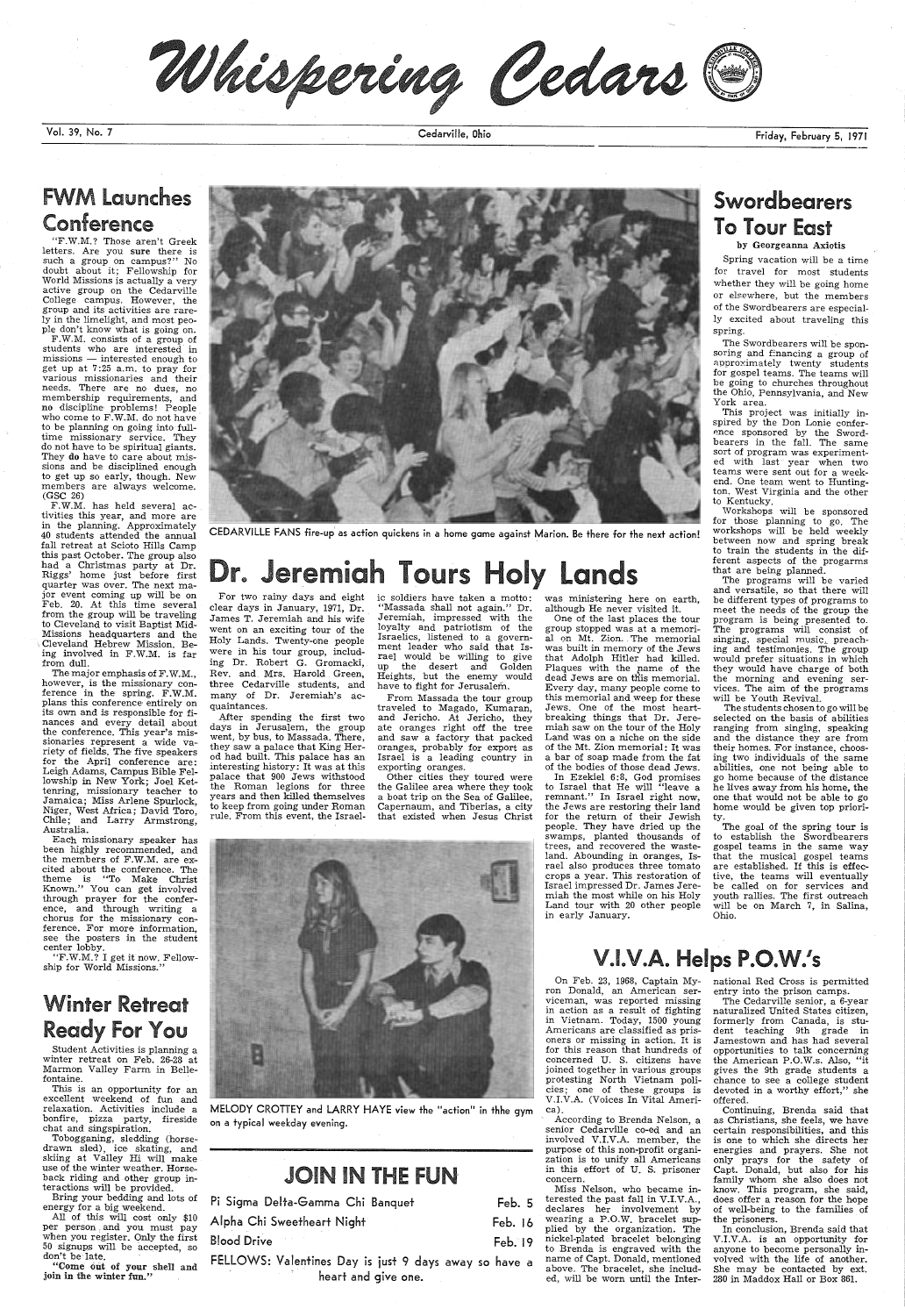

## Thoughts For Today

Happiness is something we create in our mind, It's not something you search for and so seldom find-It's just waking up and beginning the day By counting our blessings and kneeling to pray-It's giving up thoughts that breed discontent



## **Thanks - Alpha Chi**

And accepting what comes as a "gift heaven-sent"lt's giving up wishing for things we have not And making the best of whatever we've got-It's knowing that life is determined for us, And pursuing our tasks without fret, fume or fuss-For it's by completing what God gives us to do That we find real contentment and happiness, too.

*Helen Steiner Rice* 

Okay, now that you have read this poem, can you tell me what it said? So many times our eyes scan the contents of a poem, but our hearts forget to take heed to its message.

What is happiness? A sense of well-being, or inner satisfaction? Happiness depends, to a certain degree, upon the individual requirement. Some people require more to be happy than others.

True happiness, however, must come from within. "Let us realize that what happens round us is largely outside our control, but that the way we choose to react to it is inside our control." Sometimes we have to force our mind to think positive and happy thoughts.

Philippians 4:8 "Finally, brethren, whatsoever things are true, whatsoever things are honest, whatsoever things are just, whatsoever things are pure, whatsoever things are lovely, whatsoever things are of good report; if there be any virtue, and if there be any praise, think on these things."

### *Whispering Cedars*

The Whispering Cedars is published bi-monthly by the students of Cedarville College. The opinions expressed herein are those of the **writers and do not necessarily re**flect the attitudes or opinions of the faculty or administration.

Editor ................ Lyle Miller

Assistant Editor ...... Jayne Eberling

Page Editors .... Jane Emerson, Patricia Hickok, Valerie Holfield, Glen Kemerv

Photographers Glen Huebner, Roy Kern

Business Manager .... Vicki Reynolds

Although the wrestling team is a regular customer, the rescue squad services the entire student body. Whenever someone calls in sick ( especially from the Park) the squad provides transportation to and from the health center, even for emergencies in the middle of the night.

Advertising Manager Lauralee Grable

Artist ............... Dawn Myers

Advisor ........ Dr. Clifford Johnson

**Reporters - Georgeanna Axiotis,**  Ron Bechtel, Jackie. Cline, Ted Gifford, Steve Harriman, Mike Jackson, Barb Johnson, Judy John**son, Kim Gerber, Nanci Layne,**  Susan Leonard, Linda Pauley, Susan Selden, Vicki Tobias, Rex Rogers, Cindy Rathbun.

Typists - Becki Moore, Linda Shorey.

#### by Lyle Miller

It seems to be the ill fate of the wrestling squad to have become very familiar with Alpha Chi's ambulance service. Broken legs, fractured necks, cracked shoulder blades, and severe sprains have made the wrestling team well aware of the great service rendered to Cedarville by the Rescue Squad.

Seldom do we stop to think of what the Alpha Chi's members go through. My own broken leg made me more thankful for their efficient, patient service. Patient you say?  $Yes$   $-$  did you ever stop to think of the time involved when they go out on a call?

> minimally require a revolutionary consciousness and a can of gasoline, <sup>a</sup>weapon that is about as traceable as the common bobby pin . . . There are, however,<br>guerilla lendlease arsenals, guerilla lendlease arsenals,<br>stockpiled throughout the throughout the country.

An emergency call usually involves picking up the injured person, transporting him to the Health Service, waiting for the proper medical attention to be rendered and notification of the doctor, driving the injured to Greene County Hospital for X-rays, waiting up to an hour and a half at the hospital (for we all know how quickly the hospital handles things of this nature,) and returning to the 'Ville. All totaled, this adds up to two to three hours of the rescue squad members time.

Every man in the ambulance service is trained in proper first aid techniques. This involves many hours of training and many more hours of practice  $-$  all taken from the individual's spare time.

Alpha Chi's Ambulance Service is a real asset to Cedarville College. Many students have been greatly aided by the Rescue Squad's faithful, and many times, unthanked work. In behalf of the many who have used the Ambulance Service I surely can extend a heart-felt thanks for the generous gift of your time and skill.

#### RIGHT ON CENTER-

## Let the Citizen Beware

#### by Jeff Lough

Last December a radical magazine by the name of "Scanlan's" published an issue on guerilla warfare in the United States. So effective was its message that Uncle Sam seized some 6,000 copies. The Canadian govarnment seized the remaining 1,000,000 copies, then in print, and one publishing house refused to print the issue because it was "detrimental to the interest of the United States."

<sup>I</sup>feel that it is so important that you know what is happening in America today that I am reproducing a few sections from this extremely well documented magazine.

"We hope we don't sound too conspiratorially right-wing by pointing out that the now quite visible wave of bombings is not the work of some isolated terrorist nuts, but part of an overall guerilla war which has been waged in hot pursuit of American institutions for at least the last three years without anyone, most of all Attorney General John Mitchell, declaring or recognizing it as such. "If the shock of recognition is to bounce off something or someone, it should be the administration and the President, who are responsible for the perverse maintenance of imbalances in society without which there would be no popular base or support for guerilla acts. "The current left-wing terrorism in the United States is modeled on strategies developed during guerilla struggles in other nations ... "It is critical to realize the very political difference between guerilla violence and the more common and random acts of violence in America . . . Guerilla war is a radically different political reality from anything the United States has experienced ...

"Successful guerilla actions

The gathering of this material was by personal interview of revolutionaries, examination of much material printed by the revolutionary groups themselves, and other such "first source" material. As American citizens, <sup>I</sup>think it is our responsibility to recognize this threat for what it is: conspiratorial, ruthless, and treasonous. On the other hand, in a historical context, let us not allow our government to use these revolutionary actions as <sup>a</sup> time to take unprecedented power. History has shown that the people will gladly give the government power to handle a situation (especially in a democracy) only to find that power-manifested in a lack of liberty-gone forever.



The conspiracy that exists in the world today will control both of these situations in order to pervert our country, our citizens, and our form of government. Let the citizen beware. Let the citizen be informed.

## Help Wanted

To the Cedarville student body: In an effort to make this student publication an all school project, we wish to urge your participation. If informed of <sup>a</sup> news-worthy item, we ask that the Editor be contacted; when in agreement or disagreement with certain issues we ask that your opinions be offered in letters to the editor. To let us know what you want is your responsibility; to inform you is our.

Cooperation needed, Thank you The staff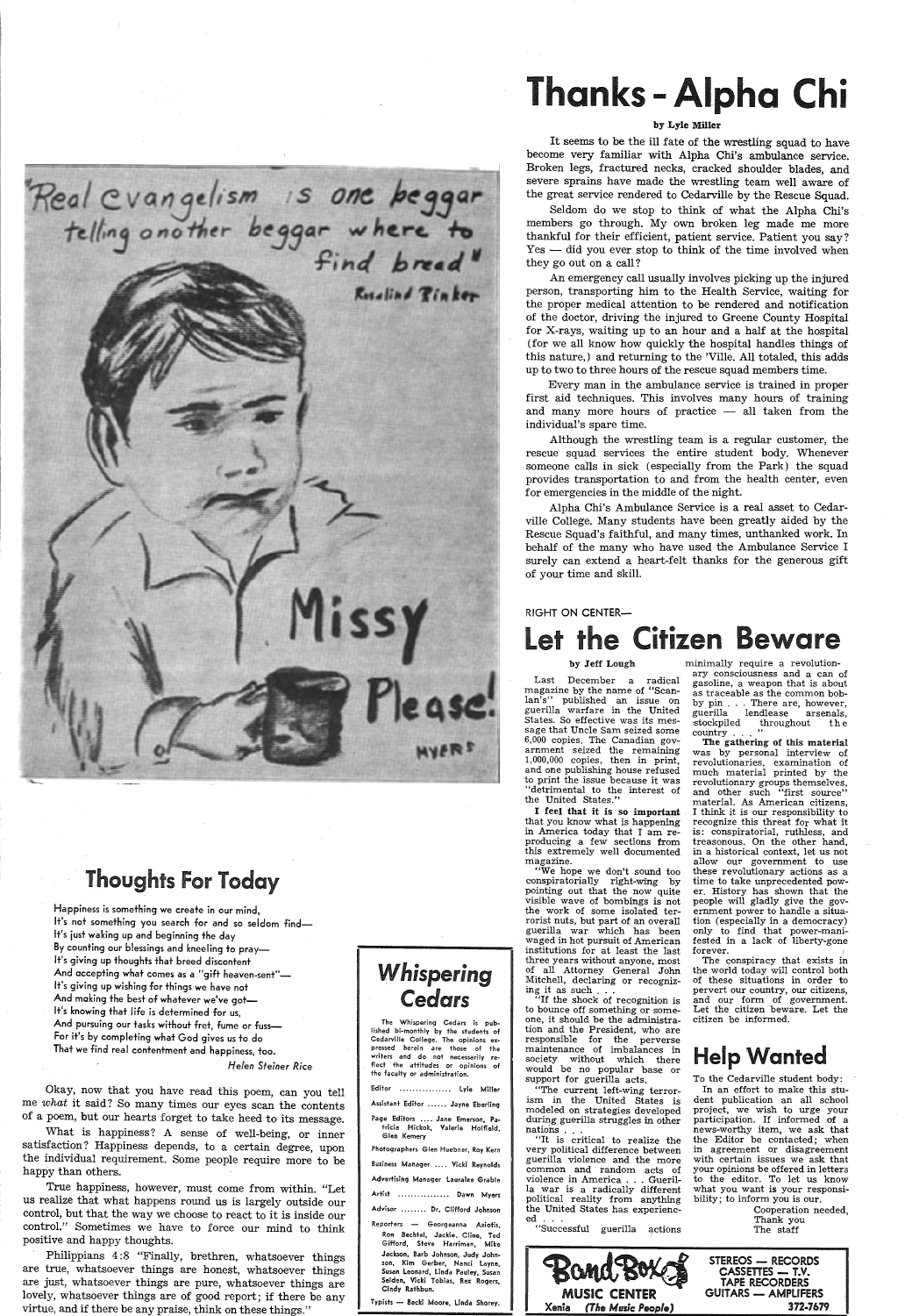## Patten Goes to Brazil **Rush**

On the day of prayer last spring, Randy Patten stood before the students and asked to be remembered in prayer. He felt that the Lord wanted him to work as a summer missionary in Brazil with the missionary aviation program there under ABWE. However, he was having a difficult time raising his support money. People on the campus began praying and giving, and on August 16, Randy left for Benjamin Constante, Brazil in the Central Amazon.

The flight to Letitia was the most interesting commercial flight Randy had ever taken. The Columbian government cannot afford to support their Air Force, so the pilots fly commercial planes. The plane was a DC 4 Setana, and had few luxuries that we think of in commercial flying. The passengers sat facing each other, the seats being lined against the interior of the plane, and the cargo was placed between them. The cargo included such things as onions and tomatoes, and in humid w e at her a three-and-one-half hour flight such as that was not really a picnic.

When he arrived at the airport in Columbia which was to be the last leg of the journey, Randy was at first disappointed to find that he could not get a flight to Brazil until the end of the week, since the airport was closed.

· But what could have been <sup>a</sup> discouragement became a blessing as he was permitted to see Loma Linda, the largest base of Wycliffe Bible Translators. This interior base is the home of some 200 missionaries who generally spend six months at the station and six months out amongest the tribes. Randy also got the opportunity to observe JARS, Wycliffe's airplane ministry.

\$-CWiJt•:O ...  $\overline{\mathcal{G}}$  *Large* Selection § WEDDING<br> **•** INVITATIONS and  $\bullet$ ,6 lNVITATIONS and !· ANNOUNCEMENTS NAPKINS BBIDAL BOOKS • ACCESSORIES  $\mathfrak{F}_{\varepsilon}$ 'Fast Service,  $\hat{\mathbb{G}}$ Beautiful Styles, Reasonably Priced!  $\mathbb{G}^*$ 

Randy spent about four weeks in Benjamin Constante, working with two ABWE pilots, Hank Scheltema and Terry Bowers. Most of his work on the field had to be a physical effort, since he spoke no Portuguese. So Randy painted a sign for a church, rebuilt an outboard motor and some electronics equipment, acted as photographer for the missionaries, took evangelistic flights and did visitation, and

Cynthia's Bridal Service Phone 372-9614 or 252-3980

was able to speak at a youth meeting through an ' 'interrupter." One ministry that proved to be very helpful was to take <sup>a</sup>group of MK's swimming, just to give their busy mothers <sup>a</sup> brief time of peace.

Randy was thrilled by the realization that God uses people in the way they like; to be used. A man with interest in airplanes can serve as a missionary pilot, <sup>a</sup>woman whose specialty is medicine can serve as a nurse, etc.

> A strange sense of disacommodation and dislocation came over Was I really there, in front ly mailbox, or was I already being hugged by a Camaro? Or  $f$ eezing thought  $-$  had a post-'s delay robbed me of my tful reward?

 And the thing that was made clear was how the missionary sacrifices for the cause of Christ. They do not even have the privilege of seeing their children grow up, for in many cases the children must be sent away for their education.

For years I had scoffed at substitutions that I might win a nium for subscribing to a icular magazine. These were shot gambles and I could gnize them for the speculathat they were.

it, this was different. Here Piastro told me that a drawhad already been made. A number — probably my number  $-$  had been selected and it was iting me there, right on the ges' desk.

I pour over the instructions. n to examine eight Lucky Number Stamps enclosed. Six numbers are printed on another sheet. I study it carefully, as

 Last spring, waiting on the Lord and trusting Him was one of the most dynamic experience Randy has ever had. Cedarville raised 80 percent of his support, through clubs, classes, and dorms, as well as through private contributions. As a result, Randy actually had more support than he needed (How many missionaries do you know with that problem?) This fall, he gave \$495.00 to the Cedarville Baptist Fellowship treasury, so that others can have a part in summer missionary work. Thanks, Rip.

| Condensed from Wall       |  |  |  |  |
|---------------------------|--|--|--|--|
| Street Journal, Jan. 29,  |  |  |  |  |
| 1971, article by Kenneth  |  |  |  |  |
| Koyen, "Time Machines, or |  |  |  |  |
| Now You See It            |  |  |  |  |

One of man's fantasies through the ages has been the dream of controlling time. The ability to move backward into the past and ahead into the future has intrigued novelists as well as scientists.

It is time to acknowledge that the unexpected and the impossiperiod.

| the unexpected and the impossi-     | datio  |
|-------------------------------------|--------|
| ble have already happened. The      | me.    |
| time machine has been invented,     | of m   |
| and it has been working under       | bein:  |
| our noses for a considerable        |        |
| period.                             | — fr   |
| There are a few bugs in it yet,     | · man' |
| to besure. It can only go forward   | right  |
|                                     | Fo     |
| and backward in one gear, the       | sugg   |
| subjunctive, but it is chuffing     | prem   |
| away every day, as regular as       | parti  |
| the U.S. mail. It is obvious that a | longs  |
| large number of large business      | recor  |
| organizations are already           | tions  |
| equipped with these machines        | Bu     |
| I first became aware of the         | Mr. I  |
| operation of these devices when I   | ing l  |
| unsuspectingly opened a boldly      | numl   |
| printed piece of mail and read:     | — ha   |
| "You may already have been          | awai   |
|                                     |        |
| awarded a fabulous new Camaro       | judge  |
| Hugger!" The letter was from        | A.     |
| Mishel Piastro, who operates the    | I an   |

time machine for the Longiness

Feb. 5,: Feb. 6:

Feb. 12:

Feb. 13:

Feb. 14:

#### Schedule of Events Feb. 8-9: Feb. 10-12: Pi Sigma Nu and Gamma Chi banquet Basketball with Malone, Gym, 3:00 P.M. Sophomore registration for spring quarter Freshman registration for spring quarter Supper special: Freshman quartet and Reflections trio Pizza party, hootenanny, Gym, \$.60 Ice skating party - Bonfire Atmosphere room Singspiration - Chips and dips, table games, sing-a-long

- Feb. 15: Ohio State University concert band, High School gym
- Feb. 16: Basketball with Findlay, Gym, 8:00 P.M.
- Feb. 19: Blood drive, GSC, I 0:00 A.M.-4:00 P.M. AX Talent Nite Supper special: Brass sextet



### Cedarville Hardware

*"For Your Best Deal*  In *GE Appliances"* 

#### ROUNDUP FOR WORKERS, counselors, kitchen and grounds staff, lifeguards, stable hands. APPLY NOW!

We Have Ice Skates

# to Brazil **Business Work**

Symphonette Society. He assured me repeatedly by name throughout the typewritten communication that I had a handsome prize within my grasp. It might even be \$100 a month for the rest of my life! This was not a remote future possibility. The numbers had already been drawn. The future had been made the present under the ministrations of the time machine.

instructed, to see if any match my stamps. Wonder of wonders, one does!

 B. Trembling at my good fortune, I detach the matching stamp and paste it on a third sheet, or certificate, which has been detached from the first sheet. I am to paste it on the "Yes" box to get my "prize or gift" and "free record, and Treasury for 10-day examination (or see Rule 3 on Certificate)."

Finally, I begin to understand. The free record is "Melodies for Meditation" by singer Ernie Ford. It comes with six more of old Ern's records (The Treasury) is mine for a 10-day FREE truakm but then, alas, must come the reckoning.

Payment must be made at the rate of \$5 a month until \$14.98, plus postage, has been cleared up. However, as I return to the Certificate to read Rule 3, I find that I don't have to paste my number on the "Yes" box, after all. I discover, in the small type (back to sheet number two) that "No purchase is required, but unless you return your lucky number in the enclosed reply envelope you will be giving up your chance of winning a prize." Not to be thrown off, I insert my number in the envelope, seal it, and sink back exhausted.

 That's all. See you next time with Business World.

## Council Column

#### Dear Student,

Your student council acts as a liason between the school and the student. Sometimes, when acting for the student, we may discover some unpleasant facts.

Recently, student council investigated the posibility of the library allowing students to check out periodicals. Unfortunately, this is not feasible at present. In order to do this, multiple subscriptions of each magazine would have to be acquired. Curently the average magazine subscription costs \$30-\$50, and one scientific journal costs \$268 per year. Obviously, the cost alone would be prohibitive. But, there are other reasons. Magazines are very flimsy - exposure to rain or other types of weather could easily damage them irreparably. Perhaps, if the need really existed, something could be done to provide some sort of check out service. However, there is another side to this story.

Articles are usually short. If they are longer, and you can't read them in time, there is a Xerox machine. Many magazines can be purchased at newsstands, and subscriptions are easy to come by. Most professors subscribe to several technical magazines and are willing to lend them out at any time. For magazines not in our library, you may turn to the Consortium. Mr. Brock and Mr. Brown provide this service. Unfortunately, several students prefer to resort to their own means to acquire articles. The library has had several magazines "mutilated" recently, and many a student has found his article in "Psychology Today" torn out. This is a serious problem. The student who robs the library robs himself, his fellow students, the school, and the Lord. His boorishness is unacceptable by any standards. This inconsideration has not been limited to magazines. Numerous books have been damaged or stolen. This is <sup>a</sup>new phenomenon that has cropped up in thee last three or four years. We need 70,000 volumes for